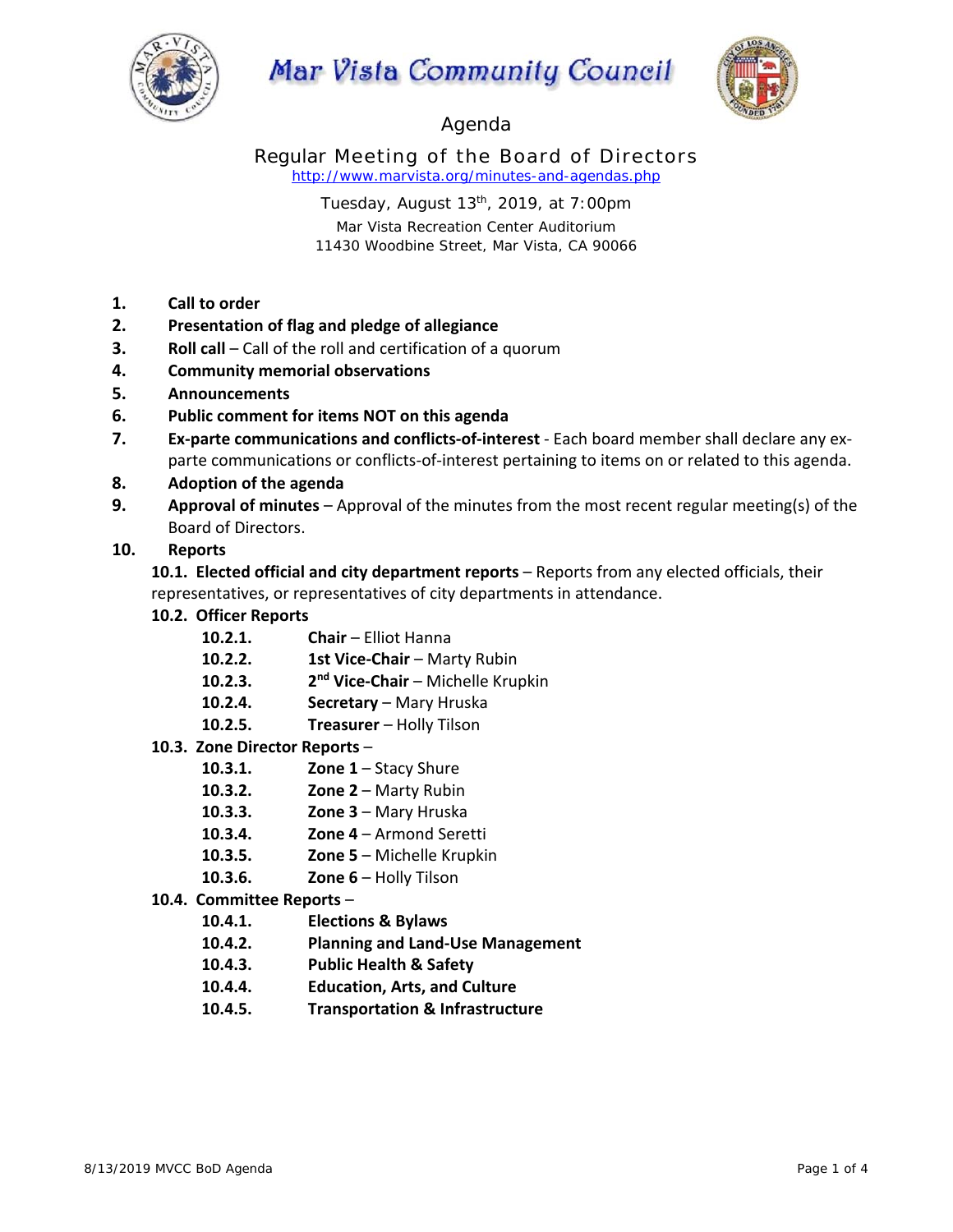#### **11. Special Orders**

Airport Modernization Project – Brief presentation from JKH Consulting Services for the purpose of providing an update on the Automated People Mover and associated efforts getting underway at the Los Angeles International Airport.

- 12. **Consent Calendar** The Consent Calendar is reserved for items deemed to be routine and noncontroversial. Any board member may pull an item or items for further discussion.
	- **12.1. [FUNDING][Tilson] FY2019‐2020 Budget Revisions** Action regarding revisions to the FY2019-2020 budget to support the funding items below and for other purposes.
	- **12.2. [FUNDING][Tilson] July Monthly Expenditure Report** Approval of the Monthly Expenditure Report for July, 2019
	- **12.3. [FUNDING][Hanna] Board Member Reimbursement**  Approval of a reimbursement in the amount of \$52.51 to Elliot Hanna for a storage container and spare batteries for MVCC's audio equipment.
	- **12.4. [FUNDING][ExFin] Board Member Reimbursements**  Approval of a reimbursement in the amount of \$30.59 to Elliot Hanna for copies for the July, 2019 ExFin Meeting and for name tents for Board‐of‐Directors' meetings.
	- **12.5. [FUNDING][ExFin] Neighborhood Purposes Grant for Friends of the Mar Vista Library**  Approval of a Neighborhood Purposes Grant in the amount of \$1,500 for Friends of the Mar Vista Library for the purpose of supporting a one‐day, lima‐bean‐themed arts‐and‐ crafts festival.
	- **12.6. [FUNDING][ExFin] Mar Vista Farmers' Market Rental Fee**  Approval of an appropriation not to exceed \$1,200 for FY2019‐2020 booth rental at the Mar Vista Farmers' Market.
	- **12.7. [FUNDING][ExFin] E‐mail Marketing Service Fee**  Approval of an appropriation not to exceed \$360 for an e‐mail marketing subscription for FY2019‐2020.
	- **12.8. [FUNDING][ExFin] Website Hosting Fee**  Discussion and possible action regarding an appropriation not to exceed \$1,926 for website hosting services for FY2019‐2020.
	- **12.9. [FUNDING][T&I] Joint MVCC, Venice NC and Del Rey NC Town Hall Meeting re: Culver City Stormwater Project** – Approval of an appropriation not to exceed \$500 for venue fees, outreach and refreshments for a T&I sponsored and jointly organized MVCC, Venice NC and Del Rey NC stakeholder town hall on the Culver City Stormwater Project in late September/early October 2019.
	- **12.10. [FUNDING][Shure/Wheeler] Outreach to Stakeholders Regarding Proposed Construction** – Approval of an appropriation not to exceed \$1,000 for door hangers – including distribution costs ‐ to inform stakeholders of proposed construction projects.
	- **12.11. [FUNDING][Wheeler] Support of NWNA Block Party** Approval of an appropriation not to exceed\$150 for booth/tent rental at the NWNA 6th Annual Block Party held on Saturday, September 21, 2019. And, an additional expenditure not to exceed \$150 to purchase ad space in its newsletter.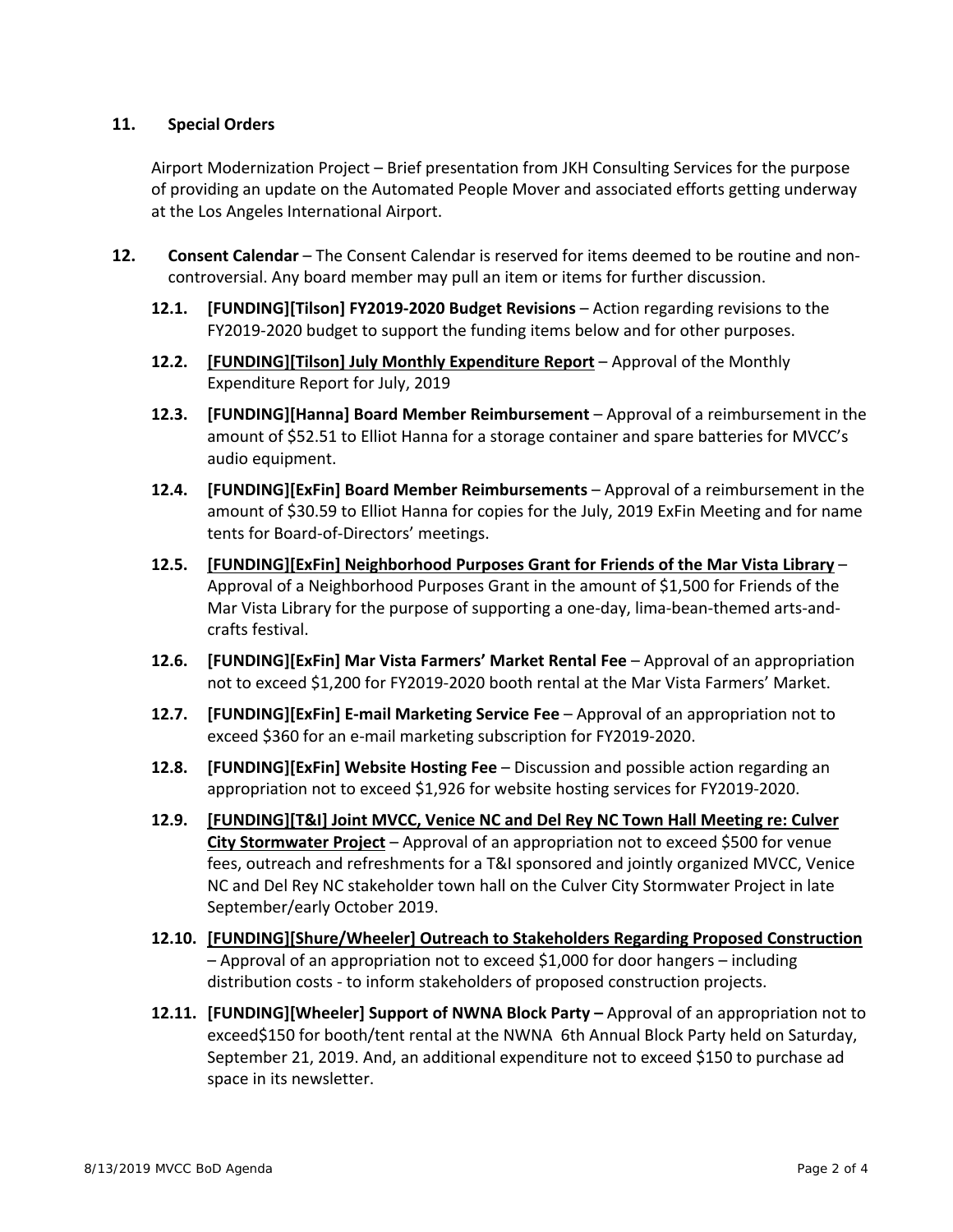- **12.12. [FUNDING][Wheeler] Support of MVNA Shakeout Event** Approval of an expenditure not to exceed \$150 for booth/tent rental at the MVNA Shake‐Out event to be held on Saturday, October 19, 2019. And, an additional expenditure not to exceed \$150 to purchase ad space in its newsletter.
- **12.13. [ADMINISTRATIVE][Wheeler] Revision to Name of Renters' Subcommittee**  Approval of a renaming the Renters' Subcommittee to Renters' Engagement Subcommittee (RES) for clarity of the subcommittee's purpose and ease of use.
- **12.14. [FUNDING][Wheeler] Storage Unit Supplies** ‐ Approval of an appropriation not to exceed \$500 for storage items including shelving, containers, and other products necessary to organize and provide easy access to current and future MVCC materials and supplies.
- **12.15. [FUNDING][Wheeler] Mobile Outreach Supplies**  Approval of an appropriation not to exceed \$500 for mobile outreach supplies (e.g. a banner, tablecloths, photo frames, clipboards, pens) necessary for travel to promote and generate interest in MVCC.
- 12.16. [FUNDING][Wheeler] Hospitality Items for Board of Directors' Meetings Approval of an appropriation not to exceed \$50 for hospitality items purchased and provided at Board of Directors' meetings.
- **12.17. [FUNDING][Wheeler] Rental of a more accessible location for Equipment**  Approval of an appropriation not to exceed \$150/month for storage space to hold the equipment and supplies necessary for the MVCC Board of Directors' meetings, including labor costs for set-up and tear-down.
- **13.** Excluded Consent Items Discussion and further action on items excluded from the Consent Calendar.
- **14. Unfinished Business and General Orders** None

## **15. New Business**

- **15.1. [ADMINISTRATIVE][Elections & Bylaws] Updates and Revisions to MVCC Standing Rules and Policies** – Discussion and possible action regarding updates and revisions to the MVCC standing rules and related policies.
- **15.2. [ADMINISTRATIVE][Elections & Bylaws] Election Workshop in CD11**  Discussion and possible action regarding a letter from the MVCC Board of Directors requesting that "Empower Los Angeles" schedule a workshop as soon as possible within Council District 11 in order that all the West Area Region Neighborhood Councils are afforded the same opportunity as the other Los Angeles Neighborhood Councils to provide candidate and stakeholder, in‐person election feedback regarding the 2019 Neighborhood Council Elections.
- **15.3. [ADMINISTRATIVE][Stakeholder] Motion Regarding 6/22/2019 Community Plan Workshop** – Discussion and possible action regarding a stakeholder motion for a letter to the Los Angeles Department of City Planning requesting that department representatives meet with the Community Plan Subcommittee.
- **15.4. [ADMINISTRATIVE][Outreach] Approval of Outreach Committee Mission Statement**  Discussion and possible action regarding the approval of Outreach Committee's mission statement.